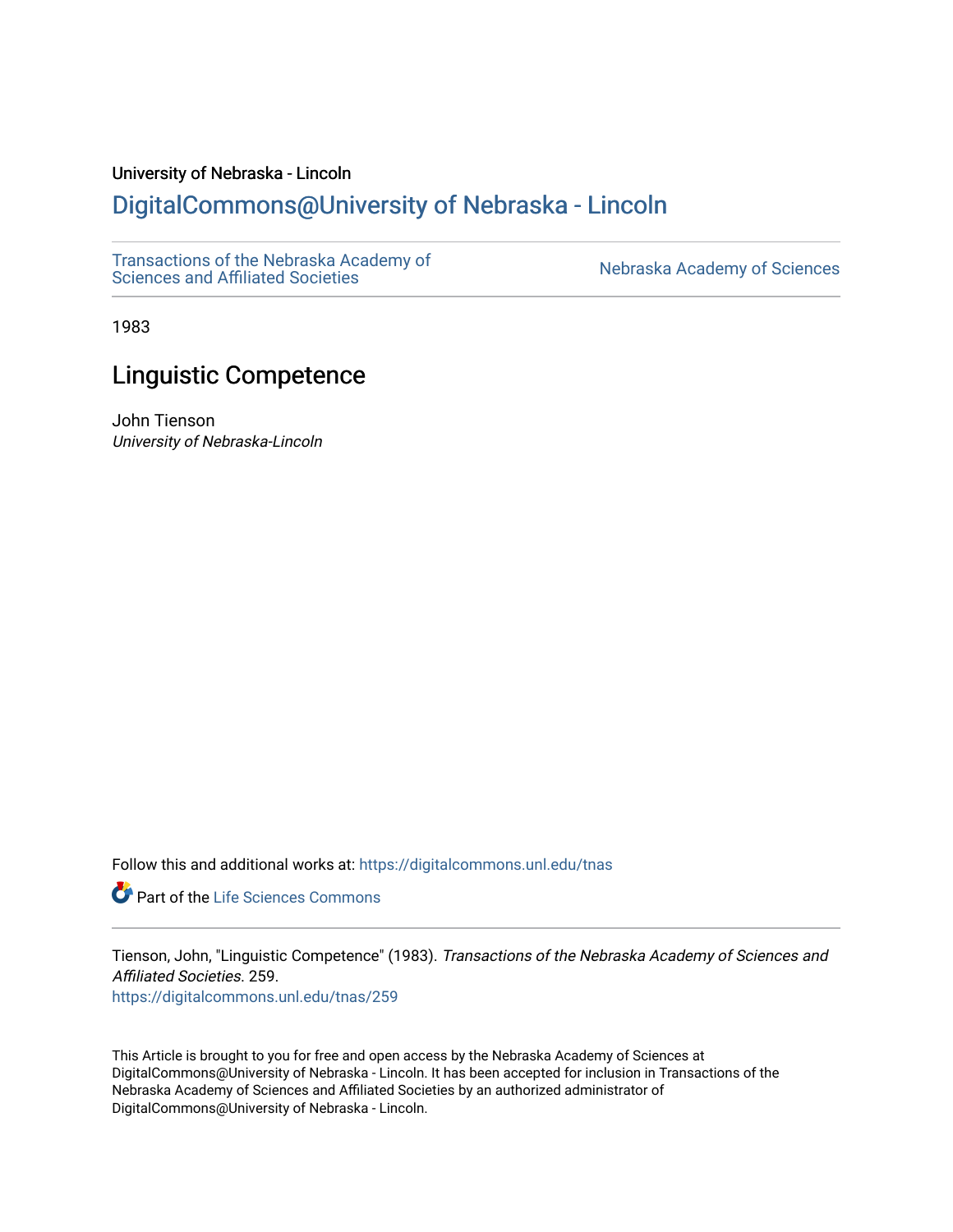# **LINGUISTIC COMPETENCE**

#### **John Tienson**

Department of Philosophy University of Nebraska-Lincoln Lincoln, Nebraska 68588-0321

The notion of linguistic competence as a cognitive system that produces knowledge not antecedently present in the mind of the subject, e.g., knowledge of grammatical relations in response to certain stimuli is an important contribution to philosophical understanding of linguistics, and of cognitive psychology in general. This notion has not been as well received as it should have been, in part because of certain false things that have been said about it. In particular, it has been said that a grammar of a language, conceived as a theory of linguistic competence, is an *idealiza tion,* and that speakers *know* the rules of the correct grammar of their language. This paper shows that a theory of competence is not in any interesting sense an idealization, and that although a theory of linguistic competence, i.e. a grammar, aims at describing some real aspect of speakers, there is no reason to suppose that this is an aspect that would make it appropriate to say that speakers know the rules of the grammar.

t t t

Chomsky (1957) produced a revolution in linguistics, perhaps the only real scientific revolution in our lifetime. Transformational grammar was a theory of a new kind, much of it concerning subject matter on which there had been virtually no theory at all. Questions that had scarcely been asked before became the central areas of research. Methodology was fundamentally changed. All of this brought about a great increase in our understanding of natural languages, eventually reincorporating the insights of earlier theories.

Chomsky (1965:4 and 1966:9-10) introduced the notion of linguistic competence to explain exactly of what the grammar is a theory. This notion of linguistic competence is an important contribution to understanding language and linguistics. But it has been less well received by philosophers than it should have been, in part because of certain false things Chomsky said (1965:3-7, 1972, and 1980: passim) about it. In particular, he said  $(1965:3$  and  $1966:12)$  that the grammar of a language, considered as a theory of competence, is an idealization, and that speakers know the rules of the correct grammar of their language. In this paper, the notion of linguistic competence is explained in a way that makes clear what is

essential to the notion. This will make clear that Chomsky should not have said that a theory of competence is an idealization, and that there is no reason to say that a speaker knows the rules of the grammar.

I

Central to Chomsky's work was the idea that the grammar of a language should say exactly what the sentences of the language are and describe the linguistic properties of each of these sentences.

There are infinitely many sentences in any natural language. There is no longest sentence, since all speakers know many ways of extending any sentence to make a longer sentence (and that means there are infinitely many). So the grammar cannot say what the sentences are by listing them. It is very natural to think that the grammar should be a system of rules that produces or generates the infinitely many sentences of the language together with a linguistic description of each. This is the most obvious way of describing all of the items in an infinite collection.

Once this point of view-that the grammar should generate in a precise way all and only the sentences of the language-is adopted, it is actually a rather short step to the idea that a generative grammar of a natural language must contain rules of a rather special and unusual sort, called transformational rules. Thus, the grammar of a natural language is a transformational generative grammar.

Chomsky (1965,1972, and 1980) combined this with two philosophical views about linguistics. First, he saw linguistics as part of cognitive psychology. Linguistics aims at telling us something about the minds of language users. Knowing a language is, after all, fundamentally a mental matter. And the ability to learn languages is a mental ability.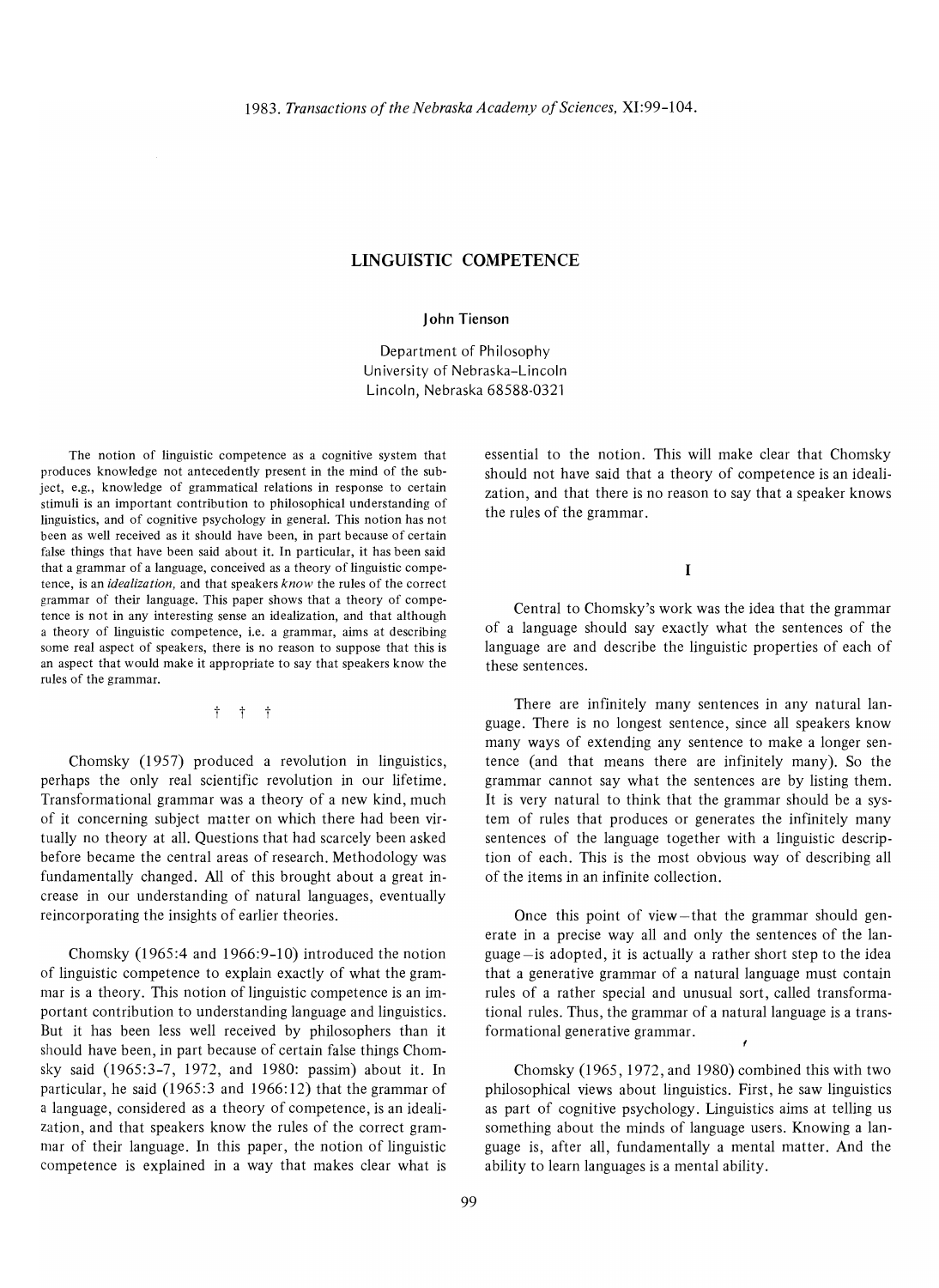#### 100 J. Tienson

Second, Chomsky wanted to be a scientific realist about linguistic theory. Linguistic theory aims at describing something that exists in nature and is correct only insofar as there is a mental or psychological reality corresponding to it.

Given these two things—the aim of describing all and only the sentences of, say, English, and the view that linguistic theory describes a mental reality $-$ Chomsky faced questions that had not concerned linguists or philosophers of linguistic science for fifty years.

The grammar generates infinitely many sentences. Speakers, obviously, are finite. Most of the sentences generated by the grammar could not be used or understood by any speaker. This raises the question of how the grammar, with its infinite output, describes the finite mind of the speaker.

On the other hand, the grammar is supposed to generate all and *only* sentences of English. But many of the things fluent speakers of English say when speaking English, such as false starts, changes of thought in mid-sentence, spoonerisms and slips of the tongue, Freudian and otherwise, are not sentences of English, and therefore will not be in the output of the grammar. The speaker who says these things recognizes that they are not sentences of his language or dialect or idiolect.\* These things will not be in the output of the grammar. The grammar is supposed to say something real about speakers. Clearly, it does not say what speakers of English do when speaking English.

This is where Chomsky's notion of linguistic competence enters the picture, and with it the distinction between performance and competence. A speaker can use and understand sentences that he has never before used or heard. In fact, most of the sentences a person encounters are encountered only once. Furthermore, people can use and understand sentences that are longer than any they have previously used or understood. Much linguistic information is brought to bear in understanding a sentence; for example, knowledge or recognition of grammatical relations within the sentence. Consider,

Nancy isn't going to watch Jane perform in the play. but she says it's okay of Ron does.

"Ron" is understood as the grammatical subject of "watch" and not of "perform" or "say"-although the sentence  $d$ oes not say Ron watches, only that he is permitted to watch. A person has a great deal of grammatical information of this sort about any sentence he understands.

Compare this with remembering telephone numbers. The telephone numbers a person remembers are stored in that person's mind in some way when he is not thinking of them and they can each be brought to consciousness, if everything works right. Each number is stored as a separate item, distinct from the others. Something similar can be said about recognition of people, tunes, and so forth.

Knowledge of the linguistic properties of sentences cannot be stored in the mind separately for each sentence. In the first place, one has not heard all the sentences that he will ever meet. More importantly, there are too many sentences that could be used and understood for all of them to be stored in the mind. [Miller (1965) said that by "conservative calculation" there are at least  $10^{20}$  sentences 20 words long.]

Linguistic information about individual sentences is not stored. At the time a sentence is used or understood the speaker has a great deal of information about that sentence. That knowledge must be produced right then, on the spot, when needed, in response to certain stimuli. This holds for every sentence that is understood. The linguistic knowledge involved in understanding the sentence was not stored in the mind prior to hearing and understanding the sentence, but that knowledge exists. So, it was produced on the spot. This means that each speaker must have a mechanism, or system of processes or principles, that produces knowledge of items of English. It is just this that a speaker of English has and someone who does not know English does not have. This system, whatever it is, that produces linguistic knowledge on demand, is what Chomsky called *linguistic competence,* and this is what the grammar of a language attempts to characterize.

But, of course, it does not always work. When a person is tired, or his attention divided, he may not understand sentences that he would understand under other circumstances. What linguistic knowledge is actually produced at a given time depends on non-linguistic factors such as memory, motivation, attention, and the peripheral nervous system, factors that can be affected by fatigue, drugs, environment, etc.

Thus, linguistic performance differs from time to time. The processes that produce linguistic knowledge remain the same; how they are utilized differs. So *performance* - what

<sup>\*</sup>There is an interesting, though relatively superficial, related point about data. The things English speakers say when speaking English certainly count as part of the data on which a grammar of English is constructed. But a good deal of what people speaking English pro $duce-slips$  of the tongue etc. $-is$  not in the output of the grammar. Thus, the theory does not "account for" at least some of the data on the basis of which it is constructed.

<sup>(</sup>Note incidentally, that false starts, slips of the tongue, etc. are among the things children hear when they are learning a language. Only rarely, if at all, are they told that these are mistakes. But they learn the language in such a way that they end up knowing that such things are mistakes.)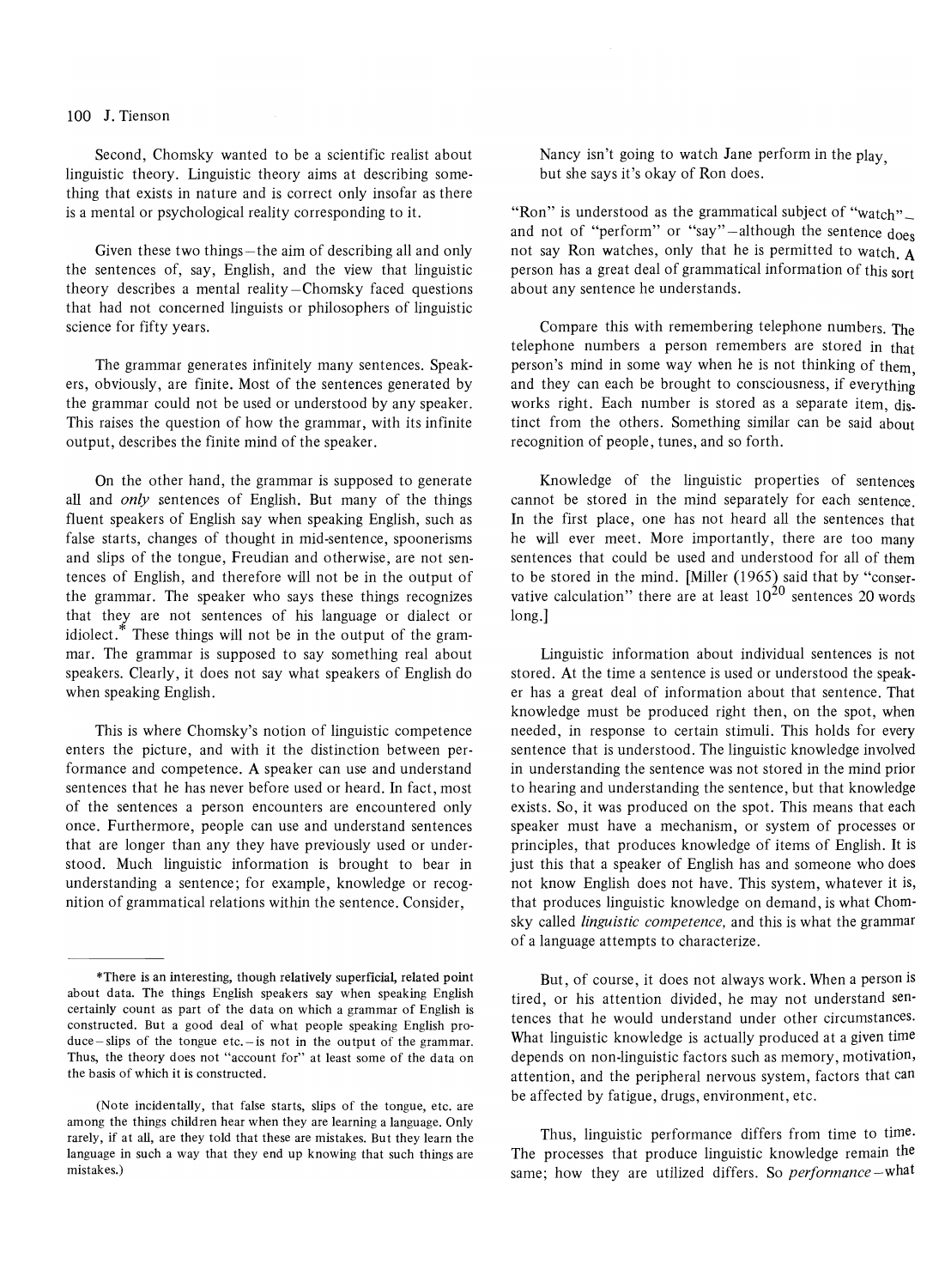speakers actually do or can do-is contrasted with *competence* – the system of processes that produces the linguistic knowledge involved in speakers' linguistic doings. (In this dichotomy the term "performance" is used for two things. When linguistic performance is spoken of as data, it is what the speaker actually does. But theories of performance are generally best understood as theories of a speaker's *capacities* to perceive, understand, etc. under various conditions.)

Now, the number of sentences one can understand under any given circumstances is large, but definitely limited. The processes that produce linguistic knowledge, on the other hand, can in principle lead to the understanding of any English sentence, no matter how complex. The processes are not limited. The speaker's use of them is limited by available time, memory, and so forth. For example, written sentences may be understood that could not be understood spoken. Written the whole thing need not be stored in memory to go back and check the beginning. Memory aids increase the number of sentences a person can understand, but they do not increase the number of sentences in the language. They do not change the processes that produce linguistic knowledge.

Compare arithmetic. What one knows about arithmetic implies infinitely many correct sums. One can do only a few of them. Use of pencil and paper increases considerably the number of computations one can perform. But buying a pencil does not increase knowledge of arithmetic. It increases the portion of knowledge that can be used. There is no theoretical limit to the extent to which memory aids can increase computational capacity.

The analogy is misleading in some respects. But the point is, in the case of both language and arithmetic, the processes have by nature an infinite output. The available output is limited by the processing capacity of the total psychological system of which they are a part.

## II

Speakers do not have stored linguistic knowledge concerning individual sentences of their language. They have a great deal of linguistic information concerning the sentences they use and understand. It should, therefore, be *uncontroversial*  that speakers *produce* linguistic knowledge concerning specific sentences when they are dealing with those sentences. And thus, it should be uncontroversial that there are some mechanisms or processes in speakers that produce this knowledge. Chomsky gave these mechanisms or processes the name "linguistic competence," and takes their study as the purpose of linguistic theory. It should be obvious that they are a worthy object of study.

The observation that there must be such processes was an important contribution to the understanding of human language and complex psychological phenomena in general. It is a more than reasonable conjecture that similar systems of competence are involved in many areas of human and animal activity -complex physical skills such as playing ping pong, driving an automobile, building a nest, and stalking prey, as well as areas like visual perception and the making of moral and aesthetic judgments. Any such system deserves to be called a cognitive system, because it produces cognitive states-perceptual states, belief states, or the like.

The notion of competence came into linguistics with transformational grammar, and remains after the decline $$ disintegration-of classical transformational grammar, although even in linguistics there is some reactionary criticism. But the notion has not achieved the prominence it deserves in cognitive psychology, outside of psycholinguistics. And it has come in for a good deal more abuse from philosophers than it deserves (cf, for example, Harman, 1967; Hiz, 1967; Stitch, 1971).

One reason for this philosophical abuse lies in some things Chomsky said about linguistic competence. In particular, he said the grammar is an idealization, and that the speaker  $k$ nows  $-$ albeit tacitly  $-$ the rules of the grammar. It would seem that these remarks cannot both be true. If it is an idealization, then it does not characterize the actual speaker; in particular, it does not characterize his knowledge. But, in fact, they are both false.

Chomsky (1965:3) made the following fairly typical remark about idealization:

Linguistic theory is concerned primarily with an ideal speaker-listener, in a completely homogeneous speech-community, who knows its language perfectly and is unaffected by such grammatically irrelevant conditions as memory limitations, distractions, shifts of attention and interest, and errors (random or characteristic) in applying his knowledge of the language in actual performance.

There are two very different kinds of idealization involved here. When he said the ideal speaker is "unaffected by such grammatically irrelevant conditions as memory limitations, distractions, shifts of attention and interest, and errors (random or characteristic) in applying his knowledge of the language in actual performance," this suggests that the grammar is a theory of possible performance, but for an ideal speaker, not for any actual speaker. An analogy from physical science would be the ideal gas laws, which relate pressure, volume, and temperature, Boyle's law, for example. Frictionless planes and perfectly rigid rods are others. These gas laws are ideal laws.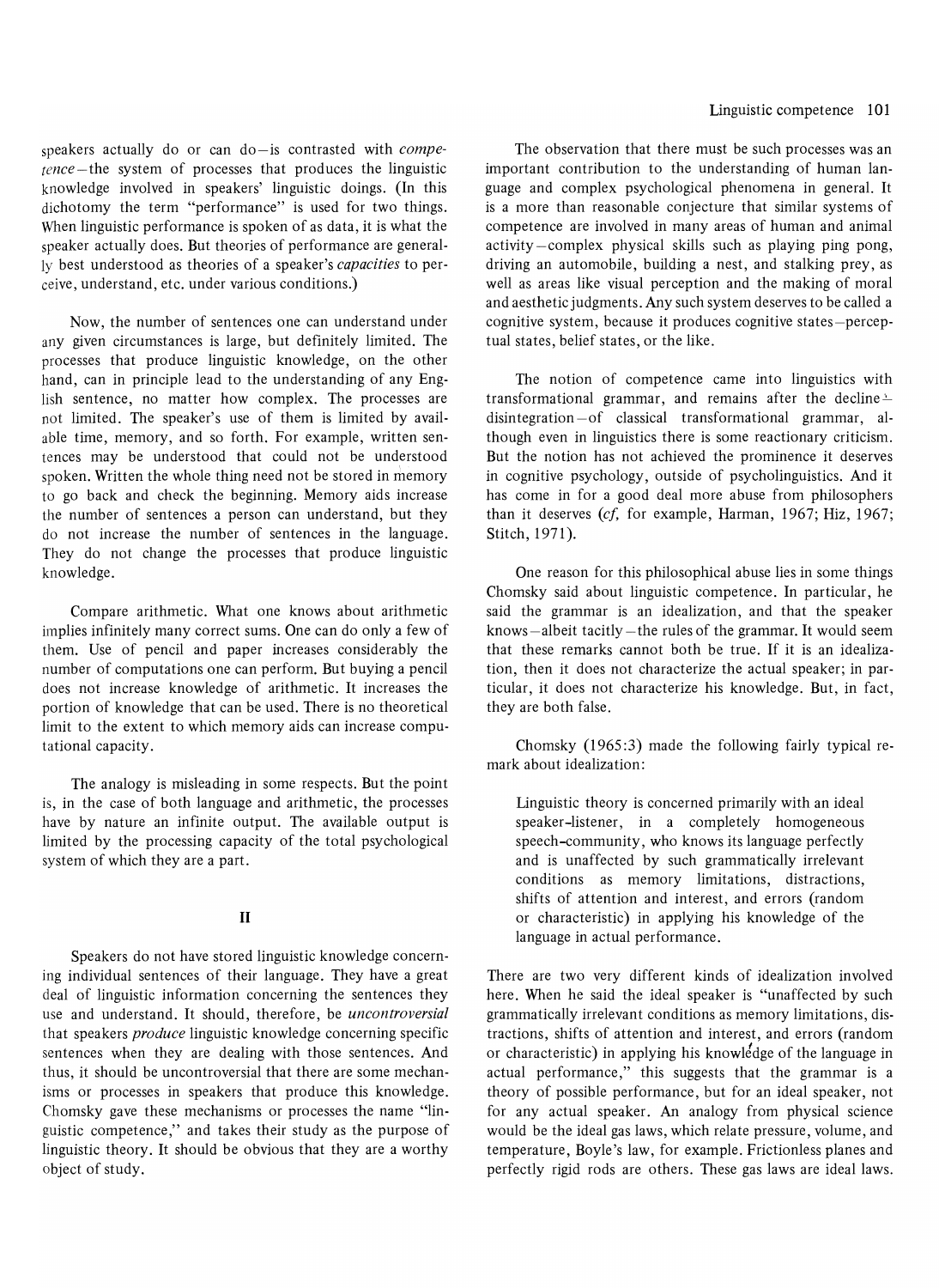### 102 J. Tienson

They do not describe the behavior of any actual volume of gas. They describe how a gas would behave under ideal conditions of *-inter alia* -molecular uniformity. But all gases deviate to some degree from uniform molecular composition-and hence from the ideal gas laws-depending on the gas, pressure, and temperature.

This analogy might be tempting to someone who wants to be a realist about linguistic theory. A realist concerning physical theory will certainly regard the ideal gas laws as a proper scientific theory, although they do not describe the behavior of any actual object. They describe an ideal, to which the behavior of an actual object approximates more or less depending on conditions, and for this reason they can playa role in describing the behavior of certain actual objects.

Similarly, a theory of linguistic competence does not describe the behavior of any actual speaker, but it does describe an ideal to which the behavioral capacities of actual speakers approximate, more or less depending on conditions, and hence, it plays a role in predicting their actual behavioral capacities.

But it is a bad analogy. The theory of competence-the grammar-is not an idealization in the way the ideal gas laws are. The ideal gas laws do not aim at describing anything that exists in nature. In particular, they do not aim at describing something that exists *in* volumes of gas. But it is clear that Chomsky intended a theory of competence to aim at describing something that exists in each speaker. There are processes in each speaker that generate his actual linguistic knowledgewhen the rest of the system cooperates. The theory of competence aims at characterizing those very processes, not some ideal to which they approximate.

So the linguistic theory of competence is not an idealization in the sense that it is *merely* a theory of performance for an ideal speaker; that is, one without non-linguistic performance limitations.

The other sort of idealization mentioned in this passage is quite different, and quite innocent. An ideal speaker is a speaker "in a homogeneous speech community, who knows its language perfectly." The linguist is typically interested in the language of a community, and small differences in vocabulary, pronunciation, or syntax are of little interest. For this reason, the linguist does not describe any particular speaker. He abstracts from these small differences. But the linguist could describe the linguistic competence of a particular speaker, with whatever idiosyncrasies it might have. Given time and patience enough, the linguistic competence of each member of the linguistic community could be described. So this kind of "idealization" is convenient, but hardly necessary or an interesting feature of linguistic theory. Furthermore, the fact that linguists ignore small differences among speakers does not help at all to explain what the grammar says about individual speakers.

Chomsky said the grammar describes the speaker's knowl. edge of his language. It is true that a person knows English if and only if he has a system of linguistic competence that generates knowledge of English sentences. But what does the speaker have when he has a system of linguistic competence? Chomsky said he has knowledge of the rules of the grammar. But, of course, the speaker cannot say what the rules of the grammar are -even under hypnosis, or psychoanalysis.  $S_0$ Chomsky said we have *tacit* (or unconscious) knowledge of the grammar. At places he said this both about the rules of the grammar and about the linguistic information that the grammar generates-such as, that "Ron" is subject of "watch."

What should be made of tacit knowledge? Locke said that he could not understand innate knowledge and innate ideas. Leibniz replied (Remnant and Bennett, 1980:I, i, 5) that not all acquired knowledge is conscious at once, that what is not conscious must be stored in the mind in some way, and that it was at least understandable that there should be unacquired knowledge represented in the mind in the same way at birth.

This idea that information or beliefs must be represented in the mind in some way when not in use is the right way to think about the question of tacit knowledge. Many ordinary beliefs are represented in the mind when we are not thinking of them. We know that our knowledge of individual sentences is not represented in the mind except when the sentence is used or understood. If the rules that produce this knowledge are represented in the mind in much the same way as ordinary beliefs, then the speaker knows these rules. But if they are not, it is inappropriate to say the speaker knows the rules.

Saying we have *tacit* knowledge of the rules of the grammar amounts to saying we have representations of these rules similar to representations of beliefs, but that they cannot be brought to the surface the way familiar beliefs often can.

There is one phenomenon that might make it seem that speakers have tacit knowledge of the output of the grammar. Consider, for example, the sentence, "Time flies." This sentence is ambiguous. At first, most speakers recognize only the sense of the cliché, as in "My how time flies." They do not recognize that this sentence is also an imperative that might be used to give a command to an official at the insect races. It is not necessary to explain the imperative sense to a speaker who has not recognized that sense. It suffices to suggest an appropriate context. For this reason, it might be thought that this latter sense was known all along but required a reminder to be recalled, the way the first line of a song or poem  $can$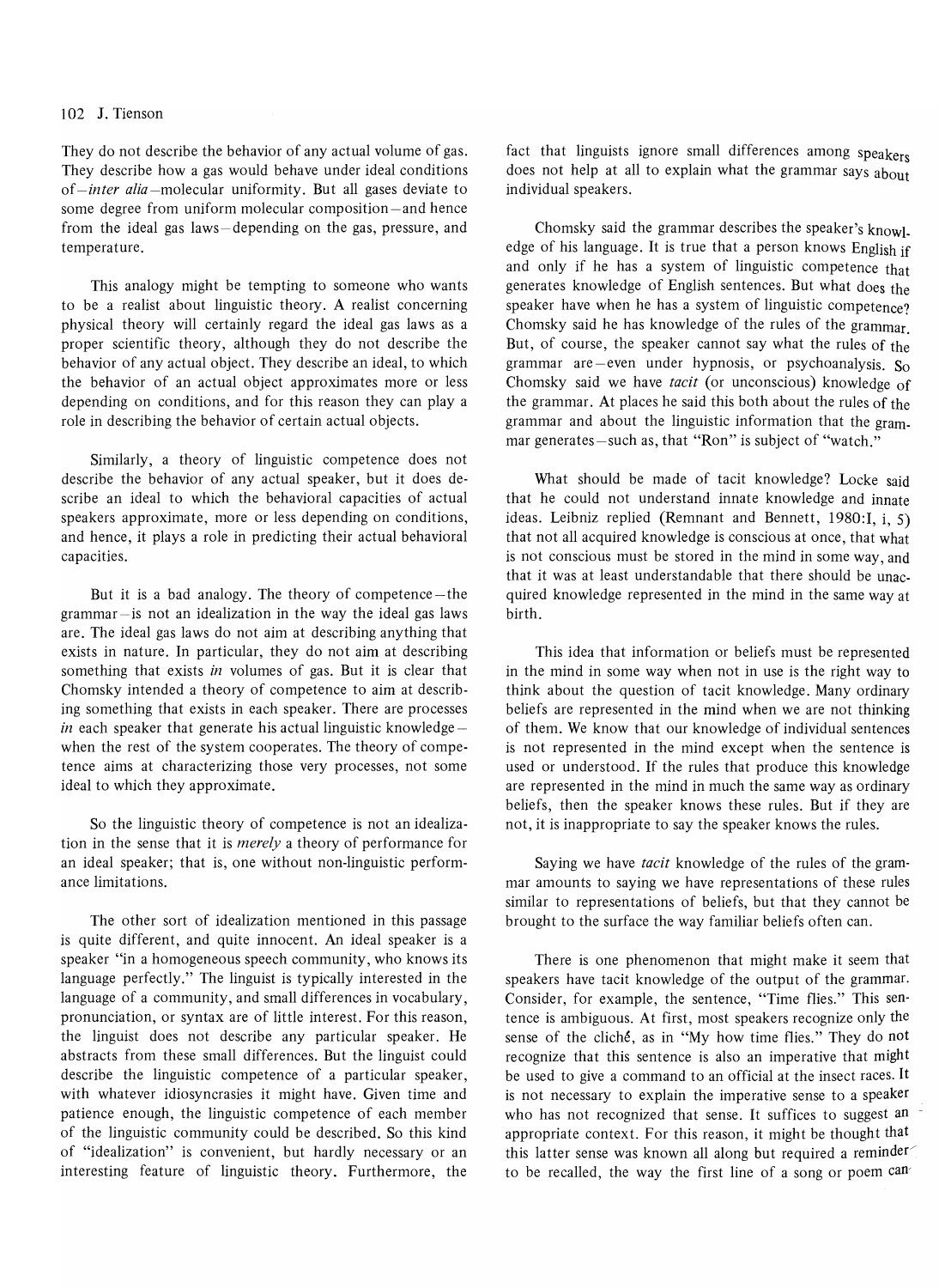bring back the entire work. Such a conclusion would not be correct, however. Knowledge of the imperative sense of "Time flies" is not stored in the mind like the poem would have been. It is certainly not the case that every sentence that a person can understand with prompting is stored in the mind. Knowledge of what "Time flies" means was not given the reader. It was produced as if inferred from knowledge of the language when the reader was put in the right frame of mind. Indeed, some philosophers (e.g., Graves et aI., 1973) have used this as an argument for tacit knowledge of the rules of the language. That from which the specific knowledge has inferred must have been known.

But this is not the right picture either. This knowledge was not *inferred* although it was produced. Imagine a computer that derives sentences using a transformational grammar. It is turned on and just starts churning out what that grammar claims are sentences. This might be done to examine the output, as a test of the grammar. Such things have been done. If this were to be done today, it would be on some big, generalpurpose computer with a program containing the rules of the grammar. The rules would be represented at some point in the program.

Suppose a special-purpose computer just to generate sentences by this grammar were to be built. The rules of the grammar would not have to be represented. The machine could be constructed so that it would act in accordance with the rules but not contain a representation of the rules. Similarly, a simple arithmetic calculator operates in accordance with the rules of arithmetic but does not contain a representation of addition and multiplication tables. These tables are not written in the calculator in any form. If it is an electronic calculator, it does binary arithmetic. There must be a structure that takes  $0$  and  $0$  and gives  $0$ , takes  $0$  and  $1$  and gives  $1$ , etc. But nowhere in the machine does it say, "0 plus  $0$  is  $0$ ," etc.

So a person is (in part) a device that generates linguistic knowledge and must contain structures that operate in accordance with the rules of its grammar. But it does not follow that a representation of those rules is contained in the person. It is possible that they are. That is an empirical question. But the notion of competence does not demand that they are. In fact, if Chomsky was right in his insistence that human beings are, so far as language is concerned, special purpose devices, it would seem most likely that they do not contain representations of the rules. If not, it is inappropriate to say that they have tacit knowledge of the rules of the grammar.

It should not be concluded that the speaker knows the rules or the output of the grammar of his language. The grammar does characterize the knowledge of the speaker in one way. It says what linguistic knowledge the speaker will have, given the right circumstances. But it does not do *just* that. Realists about linguistic theory should say that it also aims at characterizing the inner processes by which this linguistic knowledge is generated when the speaker does have it. In a grammar a sentence has a certain derivation, a sequence of structures determined by the rules of the grammar, including the particular structures that characterize the linguistic knowledge a speaker has about that sentence. If the grammar is correct, a concrete realization of the structures in that sequence should occur in the mind of the speaker when he uses or understands that sentence.

In pointing out the existence of this cognitive system which he called linguistic competence—and the existence of others like it $-C$ homsky made a significant contribution to understanding of language and other complex psychological phenomena. He pointed out something real and important. But this contribution has been less readily accepted than it should have been because of some false things Chomsky said about linguistic competence. Among these, of particular interest is the occasional claim that a theory of competence is an idealization, and the persistent claim that speakers know (tacitly) the rules of their language-that is, the true theory of competence of their language. But a theory of competence is not an idealization in any sense relevant to Chomsky's purposes. It is not necessary that speakers know or believe the rules of their language in order for the grammar to describe some real aspect of the speaker.

#### **REFERENCES**

- Chomsky, N. 1957. *Syntactic structures.* The Hague, Mouton and Company: 116p.
- · 1965. *Aspects of the theory of syntax.* Cambridge, Massachusetts, Massachusetts Institute of Technology Press: 251p.
- · 1966. *Topics in the theory of generative grammar.* The Hague, Mouton and Company: 95p.
- \_\_ . 1972. *Language and mind.* Enlarged Edition. Cambridge, Massachusetts, Massachusetts Institute of Technology Press: 194p.
- · 1980. *Rules and representations.* New York, Columbia University Press: 299p.
- Graves, C., J. J. Katz, Y. Nishiyama, S. Soames, R. Stecker, and P. Tovey. 1973. Tacit knowledge. *Journal of Philosophy, 70:318-330.*
- Harman, G. 1967. Psychological aspects of the theory of syntax. *Journal of Philosophy,* 64:75-87.